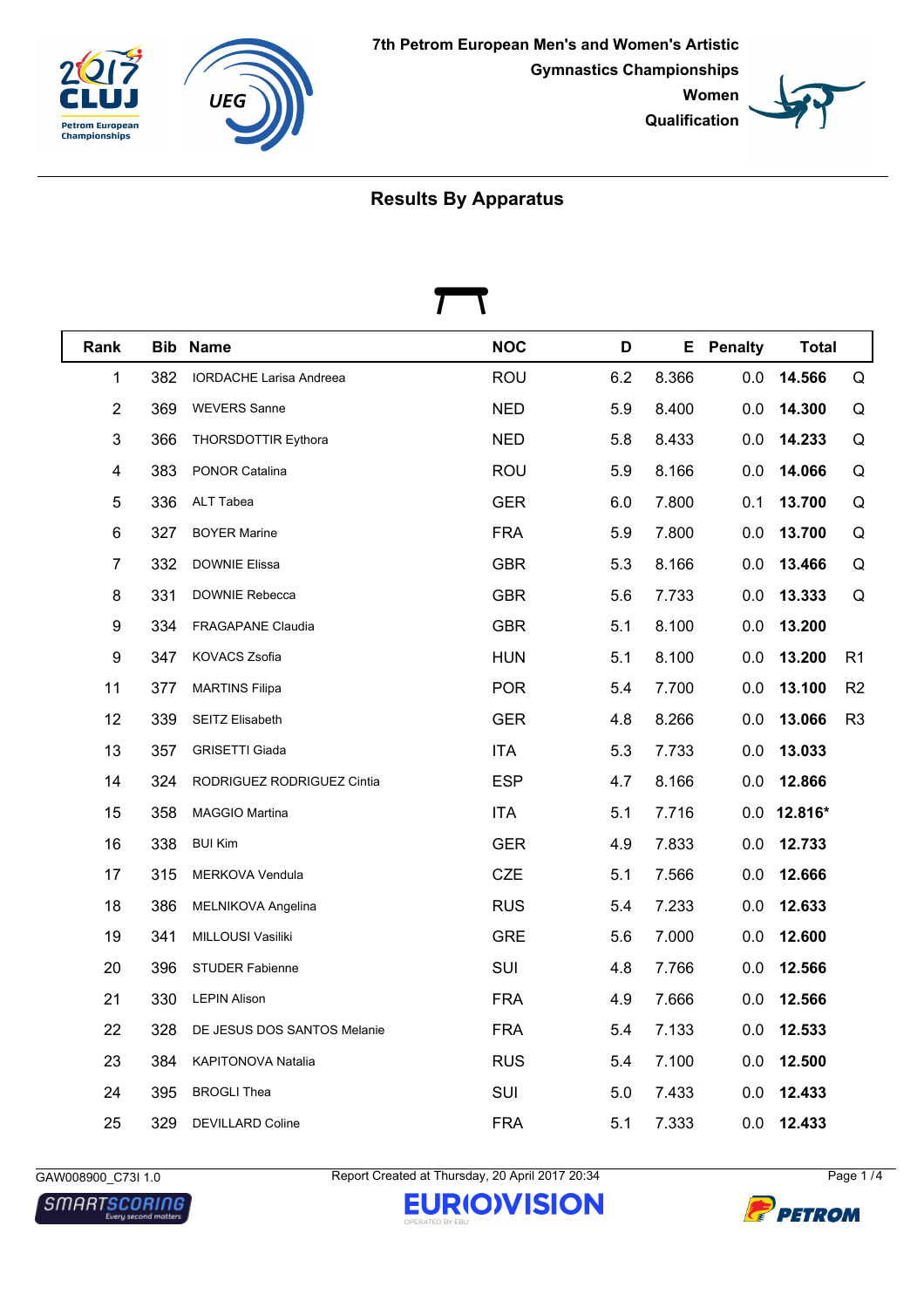





| Rank |     | <b>Bib Name</b>          | <b>NOC</b> | D   |       | <b>E</b> Penalty | <b>Total</b>  |
|------|-----|--------------------------|------------|-----|-------|------------------|---------------|
| 26   | 343 | XOULOGI Ioanna           | <b>GRE</b> | 4.9 | 7.466 | 0.0              | 12.366        |
| 27   | 359 | <b>MORI Lara</b>         | <b>ITA</b> | 5.0 | 7.366 | 0.0              | 12.366        |
| 28   | 333 | <b>KINSELLA Alice</b>    | <b>GBR</b> | 5.2 | 7.166 | 0.0              | 12.366        |
| 29   | 368 | POLDERMAN Kirsten        | <b>NED</b> | 4.6 | 7.633 | 0.0              | 12.233        |
| 30   | 337 | <b>SCHAEFER Pauline</b>  | <b>GER</b> | 4.8 | 7.433 | 0.0              | 12.233        |
| 31   | 344 | AL-SALTY Dalia           | <b>HUN</b> | 4.5 | 7.700 | 0.0              | 12.200        |
| 32   | 325 | <b>LEINONEN Maija</b>    | <b>FIN</b> | 4.5 | 7.666 | 0.0              | 12.166        |
| 33   | 393 | KAESLIN Ilaria           | SUI        | 5.4 | 6.766 | 0.0              | 12.166        |
| 34   | 307 | DERWAEL Nina             | <b>BEL</b> | 4.8 | 7.433 | 0.1              | 12.133        |
| 35   | 385 | <b>EREMINA Elena</b>     | <b>RUS</b> | 5.5 | 6.633 | 0.0              | 12.133        |
| 36   | 394 | <b>GENHART Lynn</b>      | SUI        | 5.1 | 6.900 | 0.0              | 12.000        |
| 37   | 348 | <b>BELANYI Dominiqua</b> | <b>ISL</b> | 4.2 | 7.733 | 0.0              | 11.933        |
| 38   | 392 | MRDENOVIC Tamara         | <b>SRB</b> | 4.9 | 7.133 | 0.1              | 11.933        |
| 39   | 401 | <b>UCTAS SANLI Goksu</b> | <b>TUR</b> | 4.8 | 7.133 | 0.0              | 11.933        |
| 40   | 346 | DEVAI Boglarka           | <b>HUN</b> | 4.5 | 7.400 | 0.0              | 11.900        |
| 41   | 350 | SUTO Agnes               | <b>ISL</b> | 4.0 | 7.833 | 0.0              | 11.833        |
| 42   | 397 | MOKOSOVA Barbora         | <b>SVK</b> | 4.6 | 7.233 | 0.0              | 11.833        |
| 43   | 380 | <b>CIMPIAN Olivia</b>    | <b>ROU</b> | 5.3 | 6.516 |                  | $0.0$ 11.816* |
| 44   | 302 | MADER Jasmin             | <b>AUT</b> | 4.1 | 7.633 | 0.0              | 11.733        |
| 45   | 374 | <b>JANIK Gabriela</b>    | <b>POL</b> | 4.7 | 7.133 |                  | $0.1$ 11.733  |
| 46   | 345 | <b>JAKAB Noemi</b>       | <b>HUN</b> | 4.8 | 6.933 | 0.0              | 11.733        |
| 47   | 349 | SAZONOVA Irina           | <b>ISL</b> | 4.4 | 7.300 | 0.0              | 11.700        |
| 48   | 321 | RAYA I ARTIGAS Paula     | <b>ESP</b> | 4.4 | 7.266 | 0.0              | 11.666        |
| 49   | 367 | <b>VOLLEMAN Tisha</b>    | <b>NED</b> | 4.2 | 7.433 | 0.0              | 11.633        |
| 50   | 372 | SOEDERSTROEM Julie       | <b>NOR</b> | 4.3 | 7.333 | 0.0              | 11.633        |

GAW008900\_C73I 1.0 Report Created at Thursday, 20 April 2017 20:34 Page 2 /4

**EURIOWISION** 



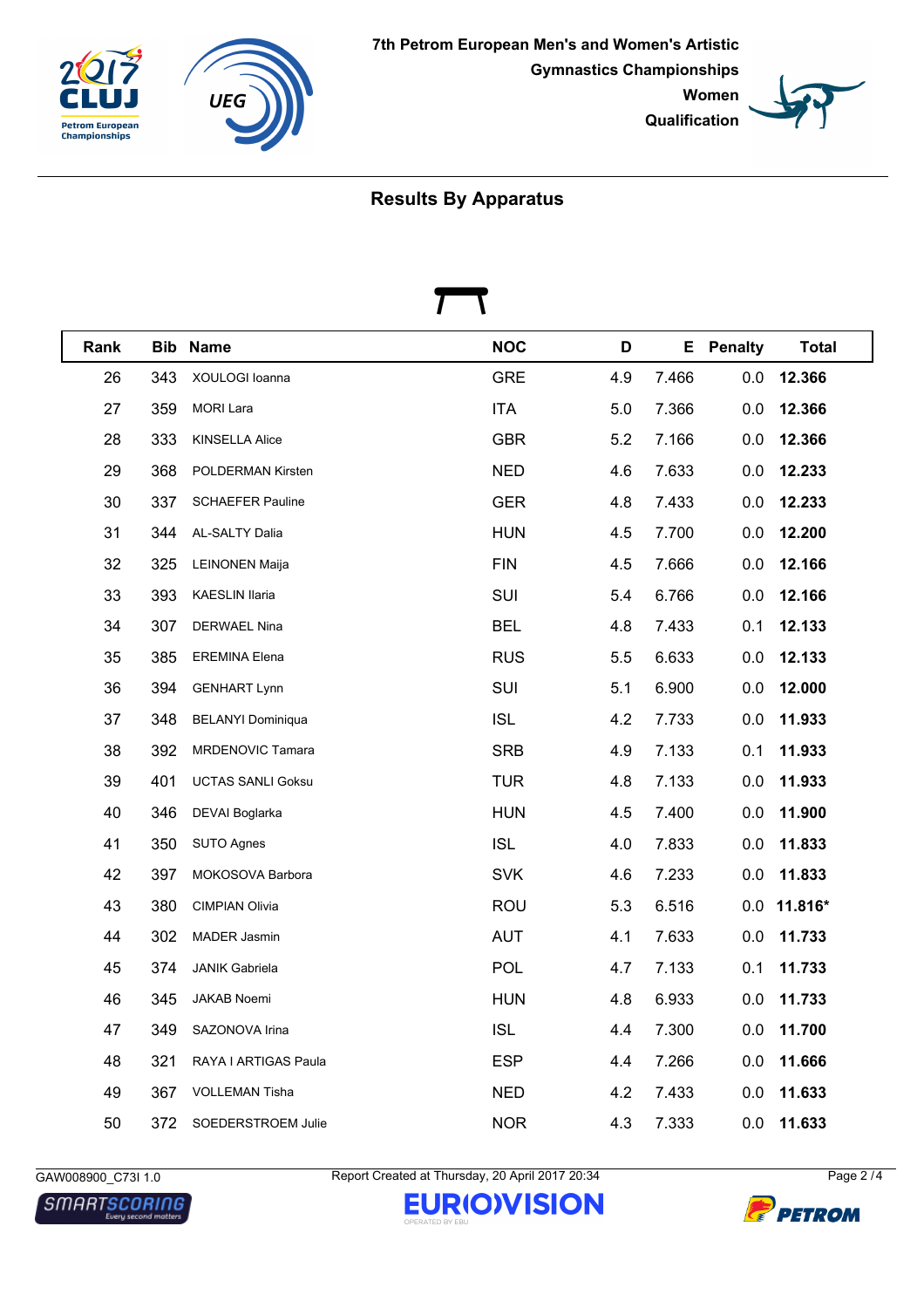





| Rank |     | <b>Bib Name</b>             | <b>NOC</b> | D   |       | <b>E</b> Penalty | <b>Total</b>  |
|------|-----|-----------------------------|------------|-----|-------|------------------|---------------|
| 51   | 303 | <b>INSHINA Yuliya</b>       | <b>AZE</b> | 4.1 | 7.466 | 0.0              | 11.566        |
| 52   | 404 | OSIPOVA Valeriia            | <b>UKR</b> | 5.0 | 6.566 | 0.0              | 11.566        |
| 53   | 363 | <b>CIRCENE Alina</b>        | LAT        | 4.8 | 6.733 | 0.0              | 11.533        |
| 53   | 322 | <b>FERNANDEZ Nora</b>       | <b>ESP</b> | 4.8 | 6.733 | 0.0              | 11.533        |
| 55   | 340 | <b>AFRATI Argyro</b>        | <b>GRE</b> | 4.9 | 6.600 | 0.0              | 11.500        |
| 56   | 376 | <b>MARIANITO Mariana</b>    | <b>POR</b> | 4.6 | 6.833 | 0.0              | 11.433        |
| 57   | 323 | PEREZ Ana                   | <b>ESP</b> | 5.1 | 6.333 | 0.0              | 11.433        |
| 58   | 399 | <b>MOROVA Ekin</b>          | <b>TUR</b> | 4.6 | 6.833 | 0.1              | 11.333        |
| 59   | 365 | VOSTRUCHOVAITE Agata        | LTU        | 4.4 | 6.916 |                  | $0.0$ 11.316* |
| 60   | 352 | FELDON Tzuf                 | <b>ISR</b> | 4.9 | 6.366 | 0.0              | 11.266        |
| 61   | 300 | MAENNERSDORFER Marlies      | <b>AUT</b> | 4.5 | 6.700 | 0.0              | 11.200        |
| 62   | 313 | <b>BANISHKA Greta</b>       | <b>BUL</b> | 4.7 | 6.533 | 0.1              | 11.133        |
| 63   | 353 | <b>WEISS Shailee</b>        | <b>ISR</b> | 4.6 | 6.533 | 0.0              | 11.133        |
| 64   | 371 | <b>SKREGELID Martine</b>    | <b>NOR</b> | 4.8 | 6.333 | 0.0              | 11.133        |
| 65   | 326 | OJALA Rosanna               | <b>FIN</b> | 3.9 | 7.200 | 0.0              | 11.100        |
| 66   | 342 | PLYTA Evangelia             | <b>GRE</b> | 4.7 | 6.400 | 0.0              | 11.100        |
| 67   | 317 | CENKOVA Veronika            | <b>CZE</b> | 4.7 | 6.366 | 0.0              | 11.066        |
| 68   | 403 | FEDOROVA Yana               | <b>UKR</b> | 4.9 | 6.133 | 0.0              | 11.033        |
| 69   | 381 | CRISAN Ioana                | <b>ROU</b> | 5.2 | 5.800 | 0.0              | 11.000        |
| 70   | 354 | <b>NETZER Ofir</b>          | <b>ISR</b> | 4.2 | 6.733 | 0.0              | 10.933        |
| 71   | 378 | MARQUES DE LIMA Zoi Mafalda | <b>POR</b> | 4.8 | 6.133 |                  | $0.0$ 10.933  |
| 72   | 306 | TISHKOVA Ekaterina          | <b>AZE</b> | 4.7 | 6.300 | 0.1              | 10.900        |
| 73   | 361 | DUBOVA Anastasija           | LAT        | 4.1 | 6.766 | 0.0              | 10.866        |
| 74   | 311 | TODOROVA Desislava          | <b>BUL</b> | 4.2 | 6.600 | 0.0              | 10.800        |
| 75   | 320 | <b>HULGAARD Mette</b>       | <b>DEN</b> | 4.3 | 6.500 | 0.0              | 10.800        |

**SMARTSCORING** 

GAW008900\_C73I 1.0 Report Created at Thursday, 20 April 2017 20:34 Page 3 /4

**EURIOWISION**